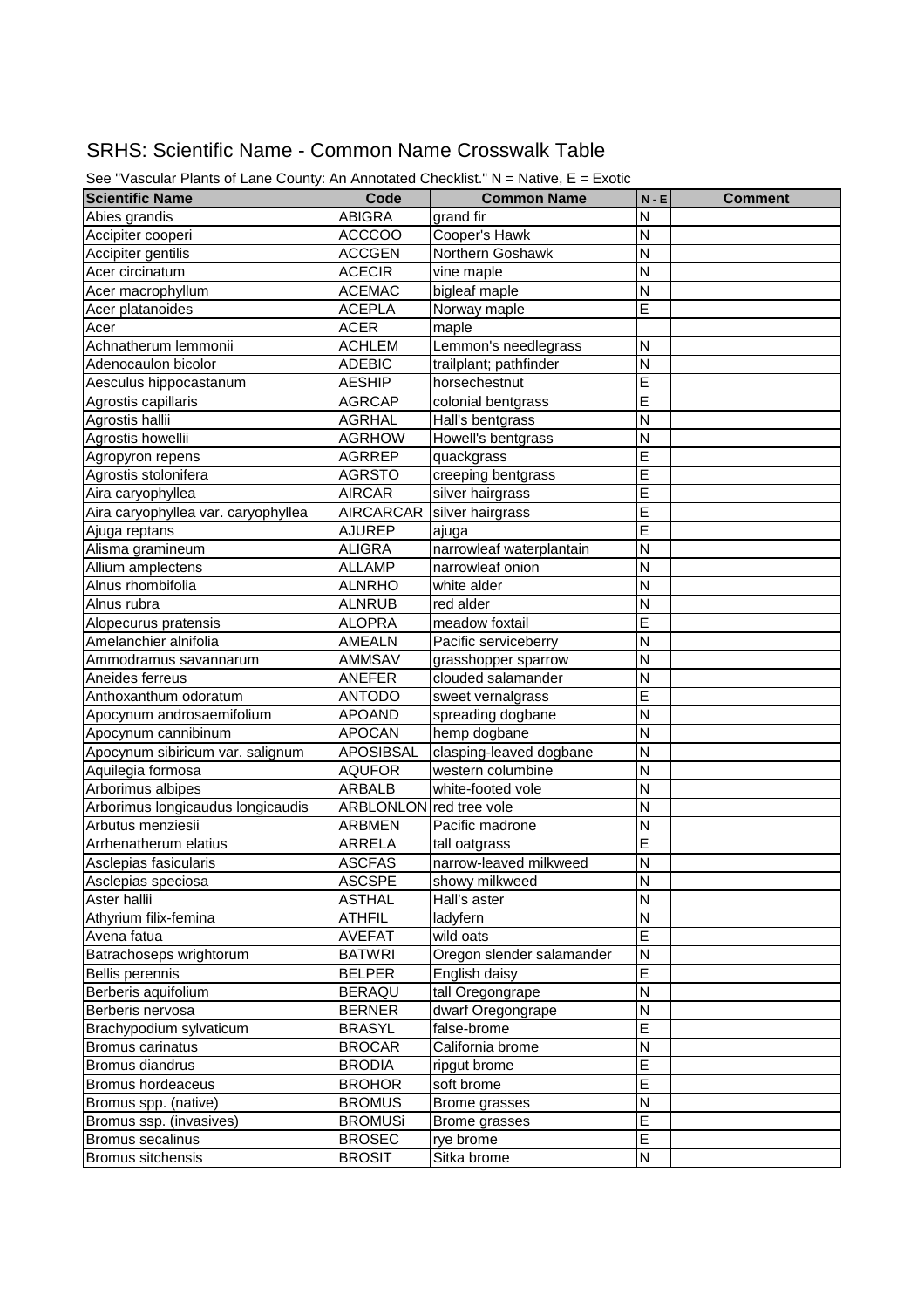| <b>Bromus sterilis</b>                               | <b>BROSTE</b>           | sterile brome                 | Е                       |                            |
|------------------------------------------------------|-------------------------|-------------------------------|-------------------------|----------------------------|
| Bromus vulgaris                                      | <b>BROVUL</b>           | Columbia brome                | N                       |                            |
| <b>Bufo boreas</b>                                   | <b>BUFBOR</b>           | western toad                  | N                       |                            |
| Calystegia atriplicifolia ssp. atriplicifolia CALATR |                         | night-blmg morning glory      | N                       |                            |
| Calocedrus decurrens                                 | <b>CALDEC</b>           | incense-cedar                 | N                       |                            |
| Calycadenia truncata                                 | CALTRU                  | rosin weed, tackweed          | N                       |                            |
| Camassia leichtlinii                                 | CAMLEI                  | Lechtlin's camas              | N                       |                            |
| Camassia quamash                                     | camqua                  | camas                         | N                       |                            |
| Carex amplifolia                                     | CARAMP                  | bigleaf sedge                 | N                       |                            |
| Carex aurea                                          | CARAUR                  | golden-fruited sedge          | N                       |                            |
| Carex densa                                          | CARDEN                  | dense sedge                   | N                       |                            |
| Carex deweyana                                       | CARDEW                  | Dewey's sedge                 | N                       |                            |
| Carex hendersonii                                    | <b>CARHEN</b>           | Henderson's sedge             | N                       |                            |
| Carex leptopoda                                      | CARLEP                  | taperfruit shortscale sedge   | N                       |                            |
| Cardamine nuttallii                                  | CARNUT                  | spring beauty                 | N                       |                            |
| Cardamine nuttallii var. dissecta                    | CARNUTDIS               | dissected toothwort           | N                       |                            |
| Cardamine nuttallii var. nuttallii                   | CARNUTNUT spring beauty |                               | N                       |                            |
| Carex obnupta                                        | CAROBN                  | slough sedge                  | N                       |                            |
| Carex tumulicola                                     | CARTUM                  | foothill sedge                | N                       |                            |
| Centaurea melitensis                                 | <b>CENMEL</b>           | Maltese star-thistle          | Е                       |                            |
| Centaurea pratensis                                  | <b>CENPRA</b>           | meadow knapweed               | E                       |                            |
| Cephalanthera austiniae                              | <b>CEPAUS</b>           | ghost orchid                  | N                       |                            |
| Chamaecyparis lawsoniana                             | <b>CHALAW</b>           | Port Orford cedar             | N                       |                            |
| Chordeiles minor                                     | <b>CHOMIN</b>           | common nighthawk              | N                       |                            |
| Cicendia quadrangularis                              | <b>CICQUA</b>           | timwort                       | N                       |                            |
| Cimicifuga elata var. elata                          | <b>CIMELA</b>           | tall bugbane                  | N                       |                            |
| Circaea alpina                                       | <b>CIRALP</b>           | enchanter's nightshade        | N                       |                            |
| Cirsium arvense                                      | <b>CIRARV</b>           | Canada thistle                | E                       |                            |
| Cirsium vulgare                                      | <b>CIRVUL</b>           | bull thistle                  | E                       |                            |
| Clarkia amoena                                       | <b>CLAAMO</b>           | farewell-to-spring            | N                       |                            |
| Claytonia perfoliata                                 | <b>CLAPER</b>           | miner's lettuce               | N                       |                            |
| Claytonia sibirica                                   | <b>CLASIB</b>           | candyflower; miner's lettuce  | N                       |                            |
| Clematis vitalba                                     | <b>CLEVIT</b>           | old man's beard               | Ε                       |                            |
| Collomia grandiflora                                 | <b>COLGRA</b>           | large-flowered collomia       | N                       |                            |
| Contopus cooperi                                     | CONCOO                  | olive-sided flycatcher        | N                       |                            |
| Conium maculatum                                     | CONMAC                  | poison hemlock                | E                       |                            |
| Corylus cornuta var. californica                     |                         | CORCORCAL California hazelnut | N                       |                            |
| Corallorhiza maculata                                | CORMAC                  | spotted coralroot             | $\overline{\mathsf{N}}$ |                            |
| Cornus nuttallii                                     | CORNUT                  | western dogwood               | N                       |                            |
| Cornus sericea                                       | <b>CORSER</b>           | red twig dogwood              | N                       |                            |
| Corynorhinus townsendii                              | <b>CORTOW</b>           | Townsend's big-eared bat      | ${\sf N}$               |                            |
| Cotoneaster                                          | <b>COTON</b>            | cotoneaster (ornamental)      | E                       |                            |
| Crataegus douglasii                                  | CRADOU                  | Douglas' hawthorn             | $\mathsf{N}$            | C. suksdorfii in SRHS area |
| Crataegus monogyna                                   | <b>CRAMON</b>           | English hawthorne             | Ε                       |                            |
| Crotalus viridis                                     | <b>CROVIR</b>           | western rattlesnake           | N                       |                            |
| Cynosurus cristatus                                  | <b>CYNCRI</b>           | crested dogtail grass         | E                       |                            |
| Cynosurus echinatus                                  | <b>CYNECH</b>           | hedgehog dogtail              | E                       |                            |
| Cypripedium montanum                                 | <b>CYPMON</b>           | mountain lady's-slipper       | N                       |                            |
| Cytisus scoparius                                    | CYTSCO                  | Scot's broom                  | E                       |                            |
| Dactylis glomerata                                   | <b>DACGLO</b>           | orchardgrass                  | E                       |                            |
| Danthonia californica                                | <b>DANCAL</b>           | California oatgrass           | ${\sf N}$               |                            |
| Daphne laureola                                      | DAPLAU                  | spurge laurel                 | E                       |                            |
| Daucus carota                                        | <b>DAUCAR</b>           | Queen Anne's lace             | E                       |                            |
| Delphinium oreganum                                  | <b>DELORE</b>           | Willamette Valley larkspur    | N                       |                            |
| Delphinium trolliifolium                             | DELTRO                  | tall larkspur                 | N                       |                            |
| Deschampsia cespitosa                                | <b>DESCES</b>           | tufted hairgrass              | N                       |                            |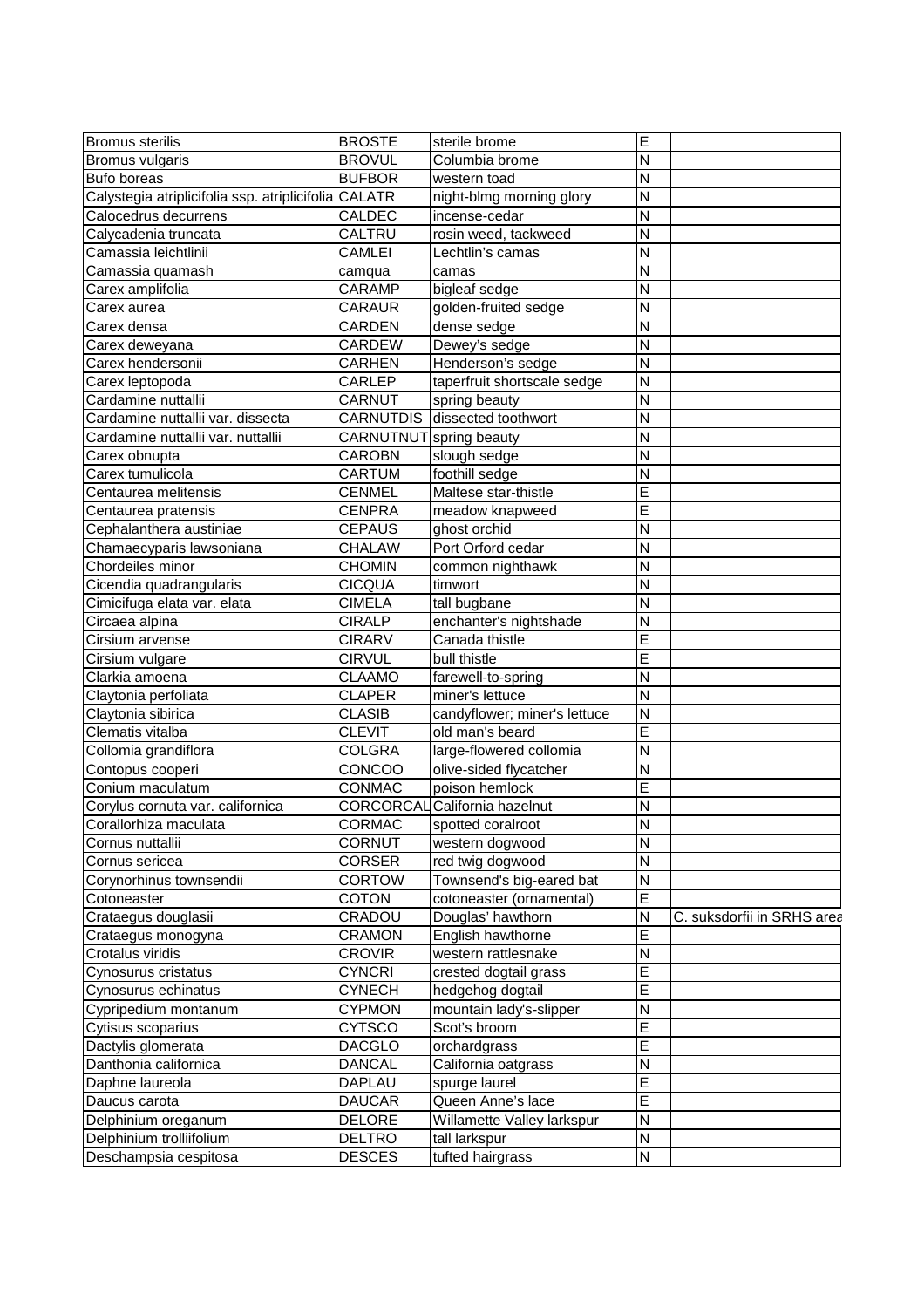| Deschampsia elongata                                                  | <b>DESELO</b>                  | slender hairgrass                     | N                       |  |
|-----------------------------------------------------------------------|--------------------------------|---------------------------------------|-------------------------|--|
| Dichelostemma congestum                                               | <b>DICCON</b>                  | ookow                                 | N                       |  |
| Dipsacus fullonum                                                     | <b>DIPFUL</b>                  | common teasel                         | E                       |  |
| Dodecatheon hendersonii                                               | <b>DODHEN</b>                  | Henderson's shooting star             | N                       |  |
| Dodecatheon pulchellum var. macrocarDODPULMAC beautiful shooting star |                                |                                       | N                       |  |
| Dryopteris arguta                                                     | <b>DRYARG</b>                  | coastal shield fern                   | N                       |  |
| Dryocopus pileatus                                                    | <b>DRYPIL</b>                  | pileated woodpecker                   | N                       |  |
| Eleocharis palustris                                                  | <b>ELEPAL</b>                  | creeping spikerush                    | N                       |  |
| Elymus glaucus                                                        | <b>ELYGLA</b>                  | blue wildrye                          | N                       |  |
| Elymus trachycaulus                                                   | <b>ELYTRA</b>                  | <b>Slender Wheatgrass</b>             | N                       |  |
| Empidonax traillii brewsteri                                          |                                | EMPTRABRE little willow flycatcher    | N                       |  |
| Enemion stipitatum                                                    | <b>ENESTI</b>                  | dwarf enemion; rue-anemone            | N                       |  |
| Epilobium brachycarpum                                                | <b>EPIBRA</b>                  | tall annual willowherb                | N                       |  |
| Equisetum arvensis                                                    | <b>EQUARV</b>                  | common horsetail                      | <b>N</b>                |  |
| Equisetum sp.                                                         | <b>EQUIS</b>                   | horsetail                             | N                       |  |
| Equisetum telmateia                                                   | <b>EQUTEL</b>                  | giant horsetail                       | N                       |  |
| Eremophila alpestris strigata                                         |                                | <b>EREALPSTR</b> streaked horned lark | N                       |  |
| Erigeron decumbens var. decumbens                                     |                                | <b>ERIDECDEC</b> Willamette daisy     | N                       |  |
| Eriophyllum lanatum                                                   | <b>ERILAN</b>                  | Oregon sunshine                       | $\overline{\mathsf{N}}$ |  |
| Erigeron philadelphicus                                               | <b>ERIPHI</b>                  | Philadelphia daisy                    | N                       |  |
| Erythronium oreganum                                                  | <b>ERYORE</b>                  | yellow fawn lily                      | N                       |  |
| Eucephalus (Aster) vialis                                             | <b>EUCVIA</b>                  | wayside aster                         | N                       |  |
| Euphydryas editha taylori                                             | <b>EUPEDITAY</b>               | Taylor's checkerspot                  | N                       |  |
| <b>Exotic Fruit Trees</b>                                             | <b>ExFruit</b>                 | exotic fruit trees                    | E                       |  |
| Falco peregrinus anatum                                               |                                | FALPERANA American peregrine falcon   | N                       |  |
| Festuca arundinacea                                                   | <b>FESARU</b>                  | tall fescue                           | E                       |  |
| Festuca californica                                                   | <b>FESCAL</b>                  | California fescue                     | N                       |  |
| Festuca occidentalis                                                  | <b>FESOCC</b>                  | western Fescue                        | N                       |  |
| Festuca roemeri                                                       | <b>FESROE</b>                  | Roemer's fescue                       | N                       |  |
| Fraxinus latifolia                                                    | <b>FRALAT</b>                  | Oregon ash                            | N                       |  |
| Fragaria vesca                                                        | <b>FRAVES</b>                  | woods strawberry                      | N                       |  |
| Fragaria virginiana ssp. platypetala                                  | <b>FRAVIRPLA</b>               | broadpetal strawberry                 | N                       |  |
| Fritillaria affinis                                                   | <b>FRIAFF</b>                  | rice-root lily; Chocolate lily        | N                       |  |
| Galium aparine                                                        | <b>GALAPA</b>                  | cleavers                              | N                       |  |
| Geranium dissectum                                                    | <b>GERDIS</b>                  | cutleaf geranium                      | E                       |  |
| Geranium lucidum                                                      | <b>GERLUC</b>                  | shining geranium                      | E                       |  |
| Geranium molle                                                        | <b>GERMOL</b>                  | soft geranium                         | Ε                       |  |
| Geranium oreganum                                                     | GERORE                         | Oregon geranium                       | Z                       |  |
| Geranium robertianum                                                  | <b>GERROB</b>                  | herb Robert, stinky Bob               | E                       |  |
| Geum macrophyllum                                                     | <b>GEUMAC</b>                  | large-leaved avens                    | N                       |  |
| Gilia sinistra ssp. sinistra                                          | <b>GILSINSIN</b>               | sinister gilia                        | N                       |  |
| Glyceria occidentalis                                                 | <b>GLYOCC</b>                  | western mannagrass                    | N                       |  |
| Glyceria striata                                                      | <b>GLYSTR</b>                  | tall mannagrass                       | N                       |  |
| Goodyera oblongifolia                                                 | <b>GOOOBL</b>                  | rattlesnake plantain                  | N                       |  |
| Haliaeetus leucocephalus                                              | <b>HALLEU</b>                  | bald eagle                            | $\overline{\mathsf{N}}$ |  |
| Hedera                                                                | HEDER                          | ivy                                   | E                       |  |
| Hedera helix                                                          | <b>HEDHEL</b>                  | English ivy                           | E                       |  |
| Hedera hibernica                                                      | <b>HEDHIB</b>                  |                                       | E                       |  |
| Heracleum lanatum                                                     | <b>HERLAN</b>                  | Irish ivy<br>cow parsnip              | $\mathsf{N}$            |  |
| Hierochloe odorata                                                    | <b>HIEODO</b>                  |                                       | N                       |  |
| Holodiscus discolor                                                   |                                | holy grass                            | $\mathsf{N}$            |  |
| Holcus lanatus                                                        | <b>HOLDIS</b><br><b>HOLLAN</b> | oceanspray                            | E                       |  |
| Holcus mollis                                                         |                                | common velvetgrass                    | E                       |  |
|                                                                       | <b>HOLMOL</b>                  | creeping velvetgrass                  | N                       |  |
| Horkelia congesta                                                     | <b>HORCON</b>                  | shaggy horkelia                       | $\mathsf{N}$            |  |
| Horkelia congesta ssp. congesta<br>Howellia aquatilis                 |                                | HORCONCON shaggy horkelia<br>howellia | N                       |  |
|                                                                       | HOWAQU                         |                                       |                         |  |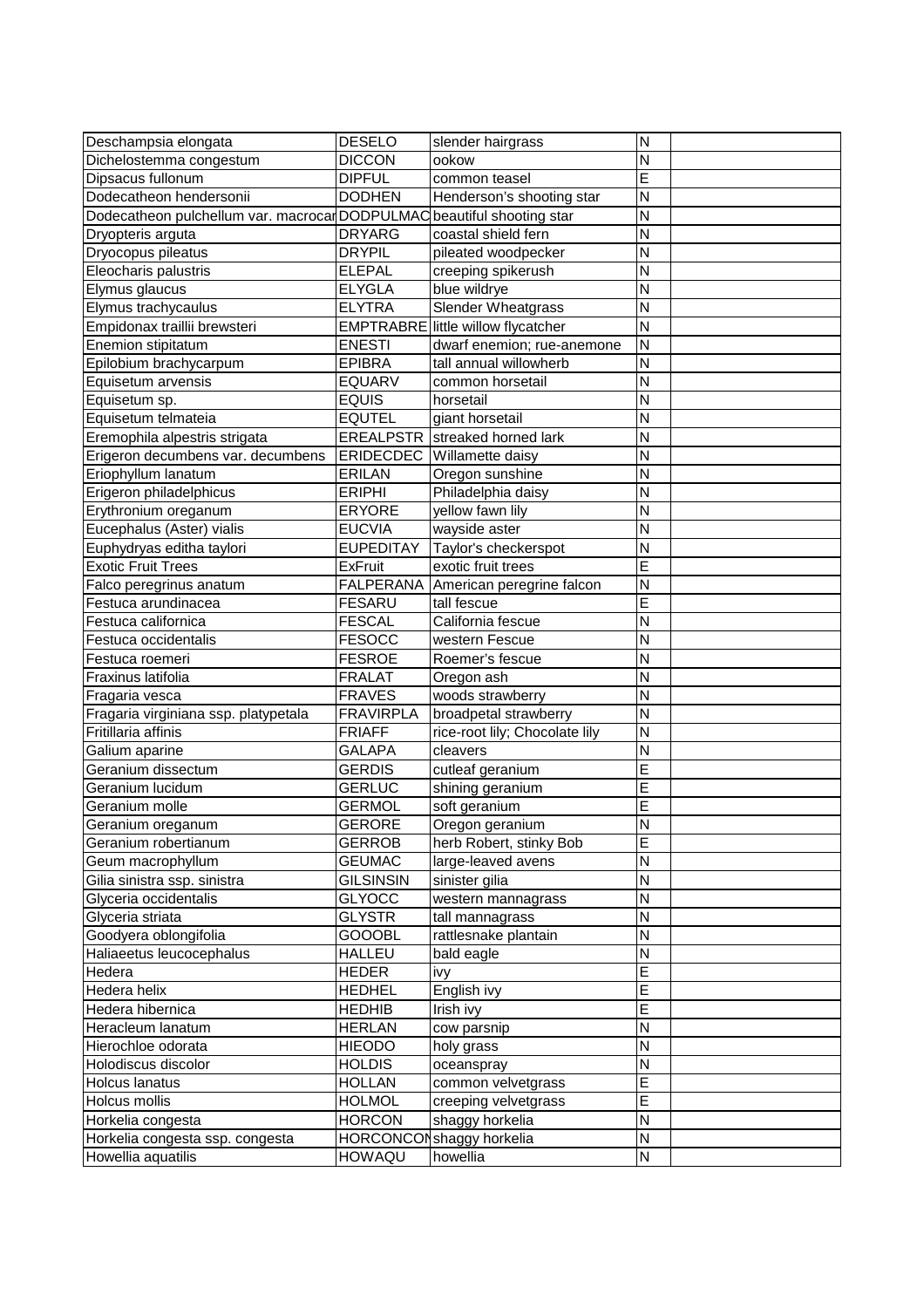| Hydrophyllum tenuipes               | <b>HYDTEN</b>           | waterleaf                        | N                       |                         |
|-------------------------------------|-------------------------|----------------------------------|-------------------------|-------------------------|
| Hypericum perforatum                | <b>HYPPER</b>           | common St. Johnswort             | E                       |                         |
| Hypochaeris radicata                | <b>HYPRAD</b>           | false dandelion, cat's ear       | E                       |                         |
| Icaricia icarioides fenderi         | <b>ICAICAFEN</b>        | Fender's blue butterfly          | N                       |                         |
| Icteria virens                      | <b>ICTVIR</b>           | yellow-breasted chat             | N                       |                         |
| llex aquifolium                     | <b>ILEAQU</b>           | English holly                    | E                       |                         |
| Iris pseudacorus                    | <b>IRIPSE</b>           | yellow Iris                      | E                       |                         |
| Iris tenax                          | <b>IRITEN</b>           | Oregon iris                      | N                       |                         |
| Juglans nigra                       | JUGNIG                  | black walnut                     | E                       |                         |
| Juncus bufonius                     | <b>JUNBUF</b>           | toad rush                        | N                       |                         |
| Juncus effusus                      | <b>JUNEFF</b>           | Pacific rush                     | N                       |                         |
| Juncus patens                       | <b>JUNPAT</b>           | spreading rush                   | N                       |                         |
| Juncus tenuis                       | JUNTEN                  | slender rush                     | N                       |                         |
| Koeleria macrantha                  | <b>KOEMAC</b>           | prairie junegrass                | N                       |                         |
| Lactuca muralis                     | <b>LACMUR</b>           | wall lettuce                     | E                       |                         |
| Lapsana communis                    | <b>LAPCOM</b>           | nipplewort                       | E                       |                         |
| Lasionycteris noctivagans           | LASNOC                  | silver-haired bat                | N                       |                         |
| Lathyrus aphaca                     | lataph                  | yellow vetchling                 | E                       |                         |
| Lathyrus holochlorus                | LATHOL                  | thin-leaved peavine              | N                       |                         |
| Lathyrus latifolius                 | <b>LATLAT</b>           | perennial sweetpea               | E                       |                         |
| Lathyrus nevadensis                 | LATNEV                  | Sierra pea                       | N                       |                         |
| Lathyrus sphaericus                 | LATSPH                  |                                  | E                       |                         |
|                                     | <b>LATSYL</b>           | grass pea<br>narrowleaf pea      | E                       |                         |
| Lathyrus sylvestris                 |                         |                                  |                         |                         |
| Lathyrus vestitus var. ochropetalus | LATVESOCH Pacific pea   |                                  | N                       |                         |
| Leontodon taraxacoides ssp. tarax.  | LEOTARTAR hairy hawkbit |                                  | E                       |                         |
| Leucanthemum vulgare                | LEUVUL                  | oxeye daisy                      | E                       |                         |
| Ligusticum apiifolium               | <b>LIGAPI</b>           | celery-leaved lovage             | N                       |                         |
| Ligustrum                           | <b>LIGUS</b>            | privet (ornamental)              | E                       |                         |
| Ligustrum vulgare                   | <b>LIGVUL</b>           | common privet                    | E                       |                         |
| Lilium columbianum                  | <b>LILCOL</b>           | Columbia lily                    | N                       |                         |
| Linum bienne                        | <b>LINBIE</b>           | blue flax                        | E                       |                         |
| Lithophragma parviflora             | <b>LITPAR</b>           | prairie star                     | N                       |                         |
| Lolium multiflorum                  | <b>LOLMUL</b>           | annual ryegrass                  | E                       |                         |
| Lolium perenne                      | <b>LOLPER</b>           | perennial ryegrass               | E                       |                         |
| Lomatium bradshawii                 | LOMBRA                  | Bradshaw's lomatium              | N                       |                         |
| Lomatium macrocarpum                | <b>LOMMAC</b>           | large-fruited lomatium           | N                       |                         |
| Lomatium nudicaule                  | <b>LOMNUD</b>           | barestem lomatium                | N                       |                         |
| Lonicera ciliata                    | <b>LONCIL</b>           | orange honeysuckle               | $\overline{\mathsf{N}}$ |                         |
| Lonicera hispidula                  | <b>LONHIS</b>           | hairy honeysuckle                | $\overline{N}$          |                         |
| Lupinus affinus                     | <b>LUPAFF</b>           | fleshy lupine                    | ${\sf N}$               |                         |
| Lupinus polyphyllus                 | <b>LUPPOL</b>           | many-leaved lupine               | N                       |                         |
| Lupinus rivularis                   | LUPRIV                  | riverbank lupine                 | $\overline{\mathsf{N}}$ |                         |
| Lupinus sulphureus ssp. kincaidii   | <b>LUPSULKIN</b>        | Kincaid's lupine                 | N                       |                         |
| Lychnis                             | <b>LYCHN</b>            | campion                          | E                       |                         |
| Madia glomerata                     | <b>MADGLO</b>           | mountain tarweed                 | N                       |                         |
| Madia madioides                     | <b>MADMAD</b>           | woodland tarweed                 | ΙZ                      | = Ansiocarpus madioides |
| Madia sativa                        | <b>MADSAT</b>           | coast tarweed                    | N                       |                         |
| Maianthemum racemosum               | <b>MAIRAC</b>           | false Solomon's seal             | N                       |                         |
| Maianthemum stellatum               | <b>MAISTE</b>           | star-flwrd. false Soloman's seal | N                       |                         |
| Malus x domestica                   | <b>MALDOM</b>           | domestic apple                   | E                       |                         |
| Marah oregana                       | <b>MARORE</b>           | Oregon bigroot                   | N                       |                         |
| Melanerpes formicivorus             | <b>MELFOR</b>           | acorn woodpecker                 | N                       |                         |
| Melanerpes lewis                    | <b>MELLEW</b>           | Lewis's woodpecker               | $\mathsf{N}$            |                         |
| Melissa officinalis                 | <b>MELOFF</b>           | lemon balm                       | E                       |                         |
| Melica subulata                     | melsub                  | Alaska oniongrass                | N                       |                         |
| Mentha pulegium                     | <b>MENPUL</b>           | pennyroyal                       | E                       |                         |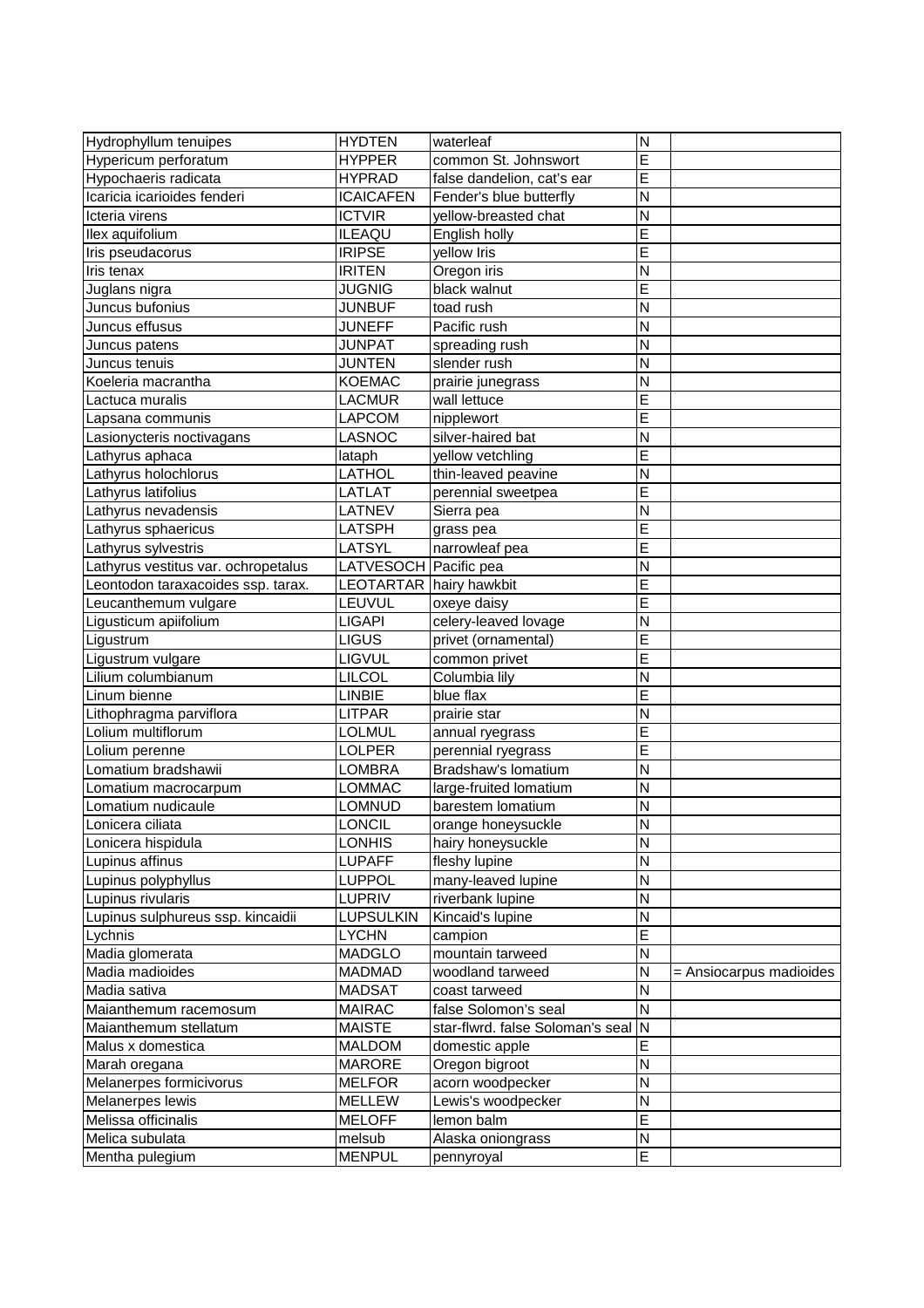| Mertensia platyphylla                | <b>MERPLA</b>         | blue bells                      | N                       |  |
|--------------------------------------|-----------------------|---------------------------------|-------------------------|--|
| Mimulus guttatus                     | <b>MIMGUT</b>         | monkeyflower                    | N                       |  |
| Montia dichotema                     | <b>MONDIC</b>         | dwarf montia                    | N                       |  |
| Montia howellii                      | <b>MONHOW</b>         | Howell's montia                 | N                       |  |
| Myosotis arvensis                    | <b>MYOARV</b>         | field forget-me-not             | E                       |  |
| Myotis californicus                  | <b>MYOCAL</b>         | California myotis               | N                       |  |
| Myosotis discolor                    | <b>MYODIS</b>         | yellow & blue forget-me-not     | E                       |  |
| Myotis evotis                        | <b>MYOEVO</b>         | long-eared myotis               | N                       |  |
| Myotis volans                        | <b>MYOVOL</b>         | long-legged myotis              | N                       |  |
| Navarretia leucocephala              | <b>NAVLEU</b>         | white-flowered navarretia       | E                       |  |
| Navarretia willamettensis            | <b>NAVWIL</b>         | Willamette navarretia           | E                       |  |
| oak-associated species               | OAS                   | oak-associated species          | N                       |  |
| Oemleria cerasiformis                | <b>OEMCER</b>         | osoberry                        | N                       |  |
| Oenanthe sarmentosa                  | <b>OENSAR</b>         | water parsley                   | N                       |  |
| Olsynium douglasii                   | OLSDOU                | grass widows                    | N                       |  |
| Oreortyx pictus                      | <b>OREPIC</b>         | mountain quail                  | $\overline{\mathsf{N}}$ |  |
| Ornamental shrubs                    | <b>ORNAM</b>          | ornamental shrubs               | E                       |  |
| Orobanche pinorum                    | <b>OROPIN</b>         | oceanspray broomrape            | N                       |  |
| Osmorhiza berteroi                   | <b>OSMBER</b>         | mountain sweet cicely           | N                       |  |
| Otus kennicottii                     | <b>OTUKEN</b>         | western screech-owl             | N                       |  |
| Panicum occidentale                  | <b>PANOCC</b>         | western witchgrass              | N                       |  |
| Parentucellia viscosa                | <b>PARVIS</b>         | parentucellia                   | E                       |  |
| Patagioenas fasciata                 | <b>PATFAS</b>         | band-tailed pigeon              | N                       |  |
| Pellaea andromedifolia               | <b>PELAND</b>         | coffee fern                     | N                       |  |
| Phalaris arundinacea                 | PHAARU                | reed canarygrass                | E                       |  |
| Phleum pratense                      | PHLPRA                | timothy                         | E                       |  |
| Physocarpus capitatus                | <b>PHYCAP</b>         | Pacific ninebark                | N                       |  |
| Pinus contorta                       | <b>PINCON</b>         | lodgepole pine                  | N                       |  |
| Pinus ponderosa                      | <b>PINPON</b>         | ponderosa pine                  | N                       |  |
| Plectritis congesta                  | <b>PLECON</b>         | sea pink                        | N                       |  |
| Poa palustris                        | <b>POAPAL</b>         | fowl bluegrass                  | ?                       |  |
| Poa pratensis                        | <b>POAPRA</b>         | Kentucky bluegrass              | E                       |  |
| Polypodium glycerrhiza               | <b>POLGLY</b>         | licorice fern                   | N                       |  |
| Polystichum munitum                  | <b>POLMUN</b>         | western swordfern               | N                       |  |
| Polygonum punctatum                  | <b>POLPUN</b>         | dotted smartweed                | N                       |  |
| Pooecetes gramineus affinis          |                       | POOGRAAFF Oregon vesper sparrow | N                       |  |
| Populus balsamifera = P. trichocarpa | <b>POPBAL</b>         | black cottonwood                | N                       |  |
| Populus nigra                        | <b>POPNIG</b>         | black poplar                    | F                       |  |
| Populus trichocarpa                  | <b>POPTRI</b>         | black cottonwood                | N                       |  |
| Potentilla gracilis                  | <b>POTGRA</b>         | slender cinquefoil              | N                       |  |
| Potamogeton natans                   | <b>POTNAT</b>         | pondweed                        | ΙZ                      |  |
| Prosartes hookeri                    | <b>PROHOO</b>         | Hooker's fairybells             | N                       |  |
| Progne subis                         | <b>PROSUB</b>         | purple martin                   | N                       |  |
| Prunus avium                         | <b>PRUAVI</b>         | sweet cherry                    | E                       |  |
| Prunus cerasifera                    | <b>PRUCER</b>         | thundercloud plum               | E                       |  |
| Prunus domestica                     | <b>PRUDOM</b>         | common garden plum              | E                       |  |
| Prunus emarginata                    | <b>PRUEMA</b>         | bittercherry                    | ${\sf N}$               |  |
| Prunus laurocerasus                  | PRULAU                | English laurel                  | E                       |  |
| Prunus Iusitanica                    | <b>PRULUS</b>         | Portugal laurel                 | E                       |  |
| Prunus                               | <b>PRUNU</b>          | cherry (ornamental)             | E                       |  |
| Prunus sp.                           | Prunus                | cultivated cherries             | E                       |  |
| Prunella vulgaris var. lanceolata    |                       | PRUVULLAN heal-all; self-heal   | N                       |  |
| Pseudotsuga menziesii var. menziesii | PSEMENMEN Douglas-fir |                                 | N                       |  |
| Pteridium aquilinum                  | PTEAQU                | <b>Bracken Fern</b>             | N                       |  |
| Pyracantha                           | <b>PYRAC</b>          | firethorn                       | E                       |  |
| Pyrus communis                       | <b>PYRCOM</b>         | domestic pear                   | $\overline{E}$          |  |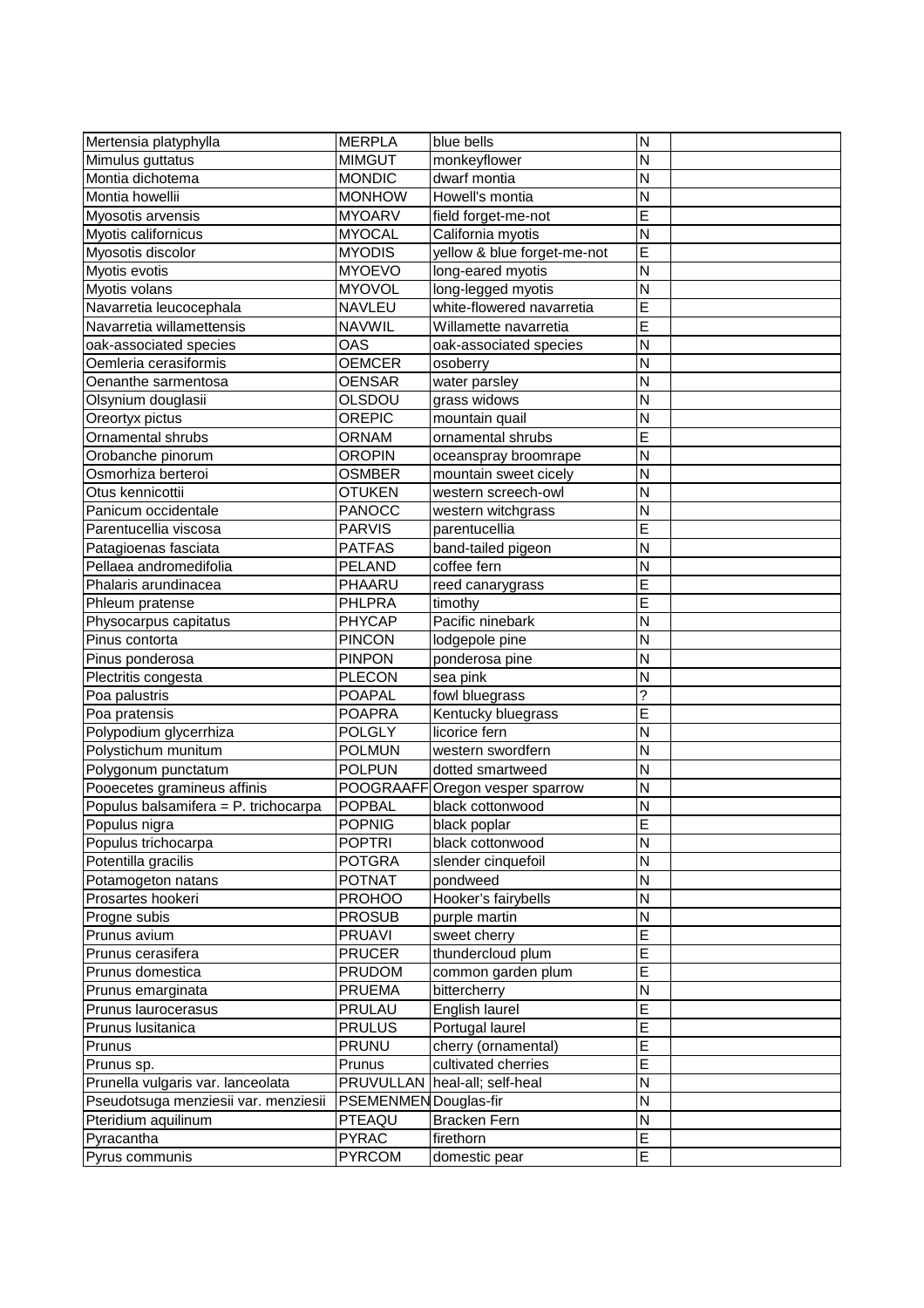| Pyrrocoma racemosa var. racemosa                |                  | PYRRACRAC racemose pyrrocoma         | $\mathsf{N}$            |  |
|-------------------------------------------------|------------------|--------------------------------------|-------------------------|--|
| Pyrus                                           | <b>PYRUS</b>     | pear (ornamental)                    | Ē                       |  |
| Quercus garryana var. garryana                  |                  | QUEGARGAROregon white oak            | N                       |  |
| Quercus kelloggii                               | QUEKEL           | California black oak                 | N                       |  |
| Quercus sp.                                     | QUERCUS          | oak                                  | ?                       |  |
| Quercus rubra                                   | QUERUB           | red oak                              | E                       |  |
| Rana aurora aurora                              |                  | RANAURAUR northern red-legged frog   | N                       |  |
| Ranunculus repens                               | RANREP           | creeping buttercup                   | E                       |  |
| Ranunculus uncinatus                            | <b>RANUNC</b>    | small-flowered buttercup             | N                       |  |
| Rhamnus purshiana                               | <b>RHAPUR</b>    | cascara                              | N                       |  |
| Ribes sanguineum                                | <b>RIBSAN</b>    | red-flowering currant                | N                       |  |
| Robinia pseudoacacia                            | <b>ROBPSE</b>    | black locust                         | E                       |  |
| Romanzoffia thompsonii                          | <b>ROMTHO</b>    | Thompson's mistmaiden                | N                       |  |
| Rosa eglanteria                                 | <b>ROSEGL</b>    | sweetbriar rose                      | E                       |  |
| Rosa gymnocarpa                                 | <b>ROSGYM</b>    | baldhip rose                         | N                       |  |
| Rosa multiflora                                 | <b>ROSMUL</b>    | multiflora rose                      | E                       |  |
| Rosa nutkana                                    | <b>ROSNUT</b>    | Nootka rose                          | N                       |  |
| Rosa pisocarpa                                  | <b>ROSPIS</b>    | clustered wild rose                  | N                       |  |
| Rotala ramosior                                 | <b>ROTRAM</b>    | toothcup                             | N                       |  |
| Rare prairie species                            | <b>RPS</b>       | Rare prairie species                 | N                       |  |
| Rubus armeniacus                                | <b>RUBARM</b>    | Armenian blackberry                  | E                       |  |
| Rubus discolor = R. armeniacus                  | <b>RUBDIS</b>    | Himalaya blackberry                  | E                       |  |
| Rubus laciniatus                                | <b>RUBLAC</b>    | evergreen blackberry                 | E                       |  |
| Rubus parviflorus                               | <b>RUBPAR</b>    | thimbleberry                         | N                       |  |
| Rubus ursinus                                   | <b>RUBURS</b>    | Pacific dewberry                     | N                       |  |
| Rudbeckia occidentalis                          | <b>RUDOCC</b>    | western coneflower                   | N                       |  |
| residential weeds                               | <b>RW</b>        | residential weeds                    | E                       |  |
| Salix hookeriana                                | <b>SALHOO</b>    | Hooker's willow                      | N                       |  |
| Salix                                           | <b>SALIX</b>     | willow                               | ?                       |  |
| Salix lasiandra                                 | <b>SALLAS</b>    | Pacific willow                       | N                       |  |
| Salix lucida                                    | <b>SALLUC</b>    | shining willow                       | N                       |  |
| Salix lucida ssp. lasiandra                     | <b>SALLUCLAS</b> | Pacific willow                       | N                       |  |
| Salix scouleriana                               | SALSCO           | Scouler's willow                     | N                       |  |
| Sambucus racemosa                               | <b>SAMRAM</b>    | red elderberry                       | N                       |  |
| Sanicula bipinnatifida                          | <b>SANBIP</b>    | purple sanicle                       | N                       |  |
| Sanicula crassicaulis                           | <b>SANCRA</b>    | Pacific snakeroot                    | N                       |  |
| Satureja douglasii                              | SATDOU           | yerba buena                          | N                       |  |
| Saxifraga oregana                               | <b>SAXORE</b>    |                                      | $\overline{N}$          |  |
| Schoenoplectus tabernaemontani                  | <b>SCHTAB</b>    | Oregon saxifrage<br>softstem bulrush | $\overline{N}$          |  |
| Sciurus griseus                                 | <b>SCIGRI</b>    | western gray squirrel                | N                       |  |
| Scirpus pallidus                                | <b>SCIPAL</b>    | pale bulrush                         | $\mathsf{N}$            |  |
| Scirpus pendulus                                | <b>SCIPEN</b>    | drooping bulrush                     | N                       |  |
| Senecio jacobaea                                | <b>SENJAC</b>    |                                      | E                       |  |
| Senecio macounii                                | SENMAC           | tansy ragwort                        | N                       |  |
|                                                 | <b>SEQGIG</b>    | Puget groundsel                      | E                       |  |
| Sequoiadendron gigantea<br>Sequoia sempervirens | SEQSEM           | giant sequoia<br>coast redwood       | E                       |  |
|                                                 | <b>SERRIG</b>    |                                      | ${\sf N}$               |  |
| Sericocarpus rigidus (Aster curtus)             |                  | white-topped aster<br>sherardia      | E                       |  |
| Sherardia arvensis                              | SHEARV           |                                      | $\overline{\mathsf{N}}$ |  |
| Sialia mexicana                                 | <b>SIAMEX</b>    | western bluebird                     |                         |  |
| Sidalcea campestris                             | <b>SIDCAM</b>    | meadow sidalcea                      | $\mathsf{N}$            |  |
| Sidalcea cusickii                               | <b>SIDCUS</b>    | Cusick's mallow                      | $\mathsf{N}$            |  |
| Sidalcea nelsoniana                             | SIDNEL           | Nelson's checkermallow               | $\mathsf{N}$            |  |
| Sidalcea virgata                                | SIDVIR           | Rosy Checkermallow                   | N                       |  |
| Silene hookeri ssp. hookeri                     | SILHOOHOO        | Hooker's pink                        | $\mathsf{N}$            |  |
| Silene menziesii                                | SILMEN           | Menzie's catchfly                    | ${\sf N}$               |  |
| Sisyrinchium hitchcockii                        | <b>SISHIT</b>    | Hitchcock's blue-eyed grass          | ${\sf N}$               |  |